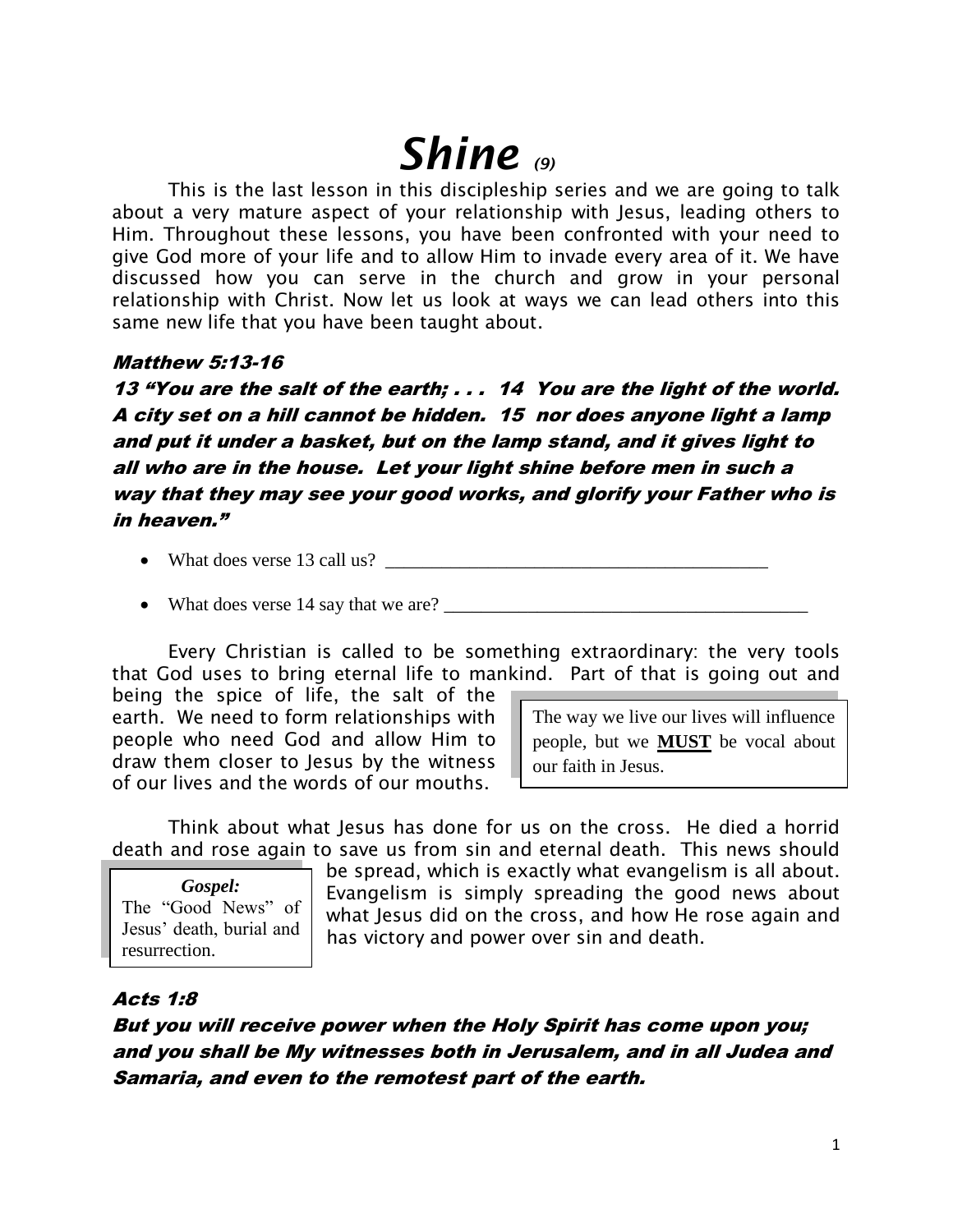Jesus says that we will be His witnesses. A witness in court testifies what he has seen or heard or had happen to him. If the person testifying has a bad reputation though, then his testimony is difficult to believe. The same applies to all who have been saved. If we are running around telling people about how great God is, but our lives are not reflecting what we are saying, then people are not going to believe any of what we have to say. It is very likely that we will push people further away from caring about God.

Knowing how much of an influence we can have on what others think about God can be stressful. We know the wrong things we do, and know that at times people see the wrong things we do. A response to all this pressure may be to just clam up and not tell anyone about God because we feel so unworthy.

### Mark 16:15

# (Jesus speaking) Go into all the world and preach the gospel to all creation.

Unfortunately sometimes we psych ourselves out. This is an all too frequent event. A person might truly desire to tell people about Jesus, but finds it difficult to explain the gospel. What will I say? What if they ask me questions I

don't know the answer to? Why can't someone else do it?

Notice in this verse that it does not say to go into all the world and preach the gospel if we feel like it. Jesus is giving a direct command here, and to disobey would be rejecting Jesus' authority. Yes, it is not easy to

**Remember**: You don't have to have all the answers to share Jesus with someone else. You just have to have the heart to share

Him.

share the gospel to others, especially those close to us, but when you think about how good the news is you will find that not sharing is hard to do.

## Matt 28:19-20

# 19 "Go therefore and make disciples of all the nations, baptizing them in the name of the Father and the Son and the Holy Spirit, 20 teaching them to observe all that I commanded you; and lo, I am with you always, even to the end of the age."

- What are we to teach others? (vs.  $19$ )  $\qquad \qquad$
- Are you ever alone in doing this? (vs. 20) \_\_\_\_\_\_\_\_\_\_\_\_\_\_\_\_\_\_

Notice verse 19 says to make disciples. Jesus does not want us to simply share the gospel. We are to help Christians that are young in their faith to grow closer to God, and have them make disciples as well.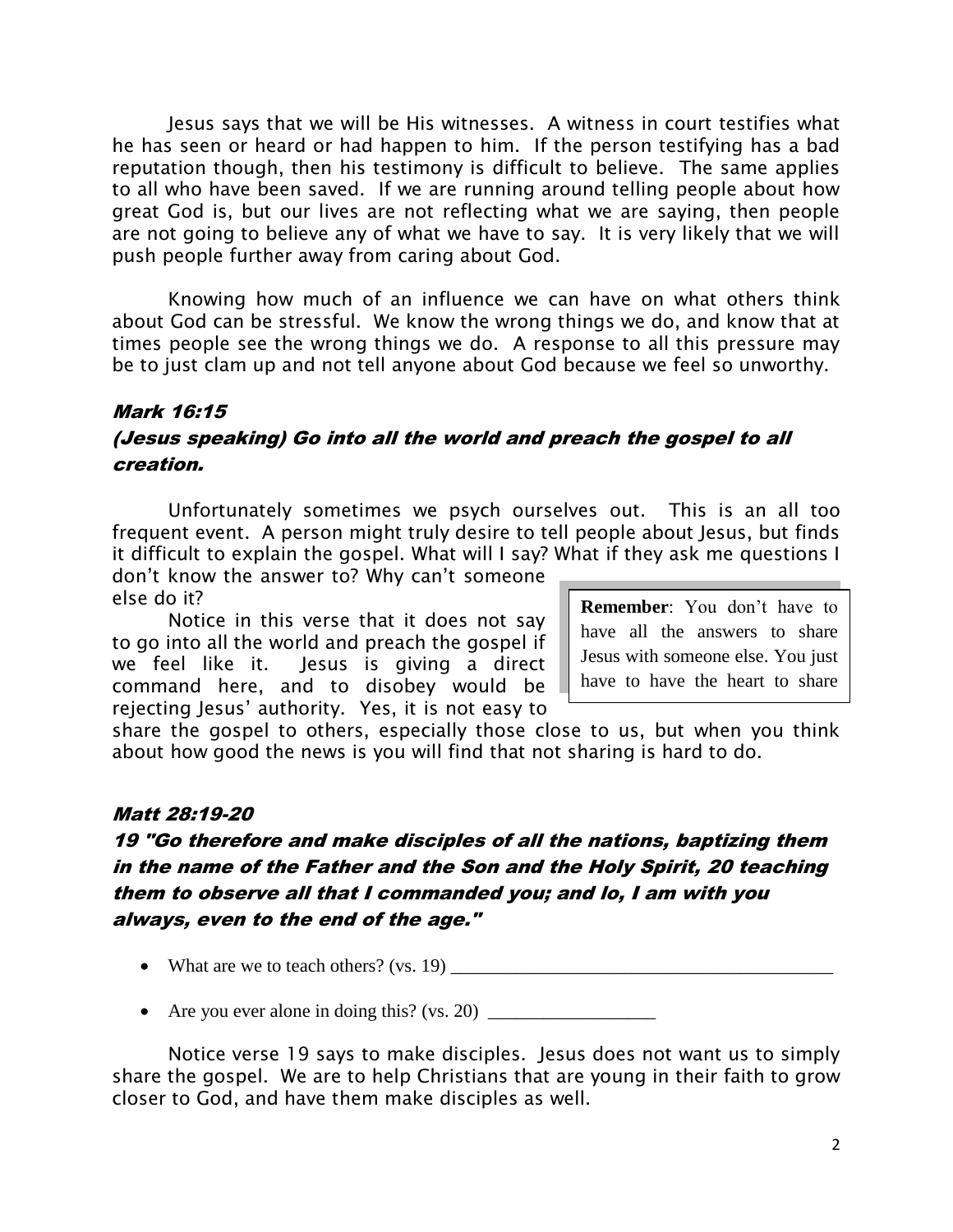# Romans 10:14 How then will they call on Him in whom they have not believed? How will they believe in Him whom they have not heard? And how will they hear without a preacher?

• Romans 10:14 tells us that people will not hear about Jesus without a

The best testimony of your life is We are all called to give account (or testify) to what the Lord has done for us. Some may call this preaching, others call it

sharing your faith. The point is to share the gospel with those who are lost. We do this best by the words we speak and the praises we give up to God.

the *worship* and *praise* you offer up to Jesus. Do this openly and sincerely.

# 1 Peter 3:15

# But sanctify Christ as Lord in your hearts, always being ready to make a defense to everyone who asks you to give an account for the hope that is in you, yet with gentleness and reverence;

• What are we always to be ready to do?  $\Box$ 

\_\_\_\_\_\_\_\_\_\_\_\_\_\_\_\_\_\_\_\_\_\_\_\_\_\_\_\_\_\_\_\_\_\_\_\_\_\_\_\_\_\_\_\_\_\_\_\_\_\_\_\_\_

According to this verse, what attitude should we have while we share our faith?

How do we introduce our faith into people's lives? Jesus is the greatest

#### *Evangelism:*

Sharing the gospel of Jesus with those who don't have a relationship with Him.

thing that ever happened in the history of our planet! What does the Bible say about reaching the lost? How do we show our friends that Jesus is what they are missing? Let us first address these issues with some wrong approaches to evangelism.

## **Things not to do**

## *1. The Bible Thumper*

The bible thumper is someone who gets into someone's face and is extremely confrontational about the person's stance with God. Although their intention is founded in the fact that they want people saved, their method is harsh. Direct confrontation often leads to a feeling of "better than you." This offends people and sends them away with a bad taste for Christians in their mouth. Remember, when we share Jesus we should act like Him: clothed with humility and gentleness.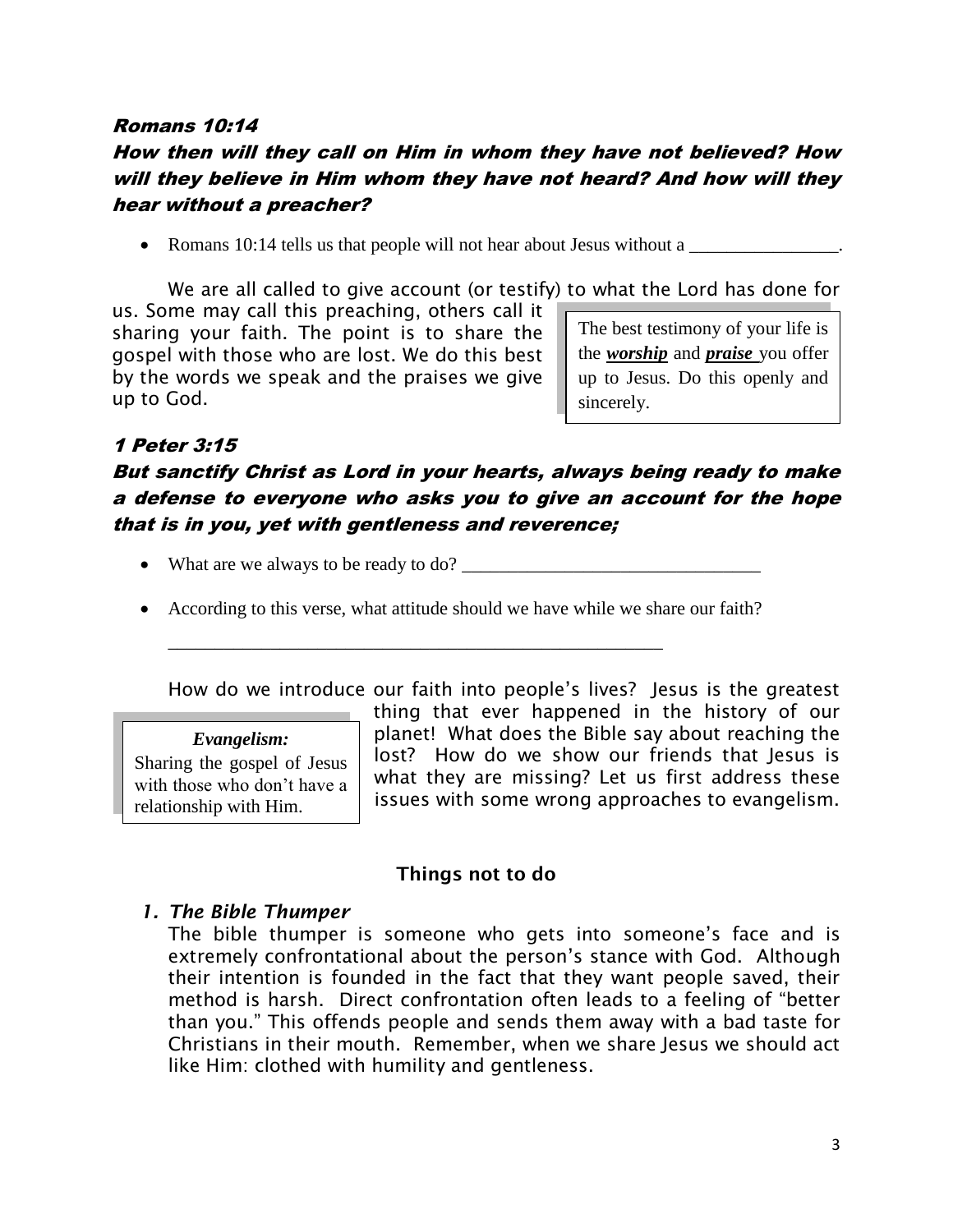#### *2. The Ambush*

Often, well meaning Christians bring people to events with another motive in mind. For instance, if an unsaved person is invited to church expecting to play baseball, and instead finds himself listening to a salvation message for a half hour in the middle of the game, they will feel deceived. Why? Because they have been ambushed. They'll also feel the person who invited them really doesn't care about them. The gospel cannot be spread by tricking people into it. The most likely response will be for people to leave and not accept another invitation from you. We must be honest with our intentions, people will respect that.

#### *3. Hard Contact*

In our culture, people are usually reserved and want to present their best side for others to see, especially

A shot in the dark usually misses the target.

strangers. A hard contact is opening communication with a total stranger about the gospel of Jesus. If you go up to someone and attempt to start a conversation about God chances are, the person you're talking to will put up a defense. For anyone to listen to you, you have to first *earn the right* to share your faith with them.

There will be rare occasions when a hard contact is necessary. For example, there are times when God speaks inside your heart. You feel a tug to tell someone about the gospel, maybe even a specific phrase pops into your mind. The Holy Spirit is talking to you. God has brought you to a place for a special meeting. When He tugs on your heart to speak to somebody, do it, and say what He has placed on your mind. The timing couldn't be in better hands.

## *4. Little Trinkets*

Door-to-door: going door-to-door in order to tell your neighbors about Jesus may seem like a terrific idea, but this falls under the same category of Hard Contact. Without a personal relationship we have not *earned the right* to talk about personal issues. People also associate the door-to-door method with cults and telemarketers.

Tracts: Tracts are small paper packets or sheets that walk a person through the gospel. They explain the need for salvation and how to receive Jesus. Many Christians leave tracts for people to find or hand them out in public areas. However, there is no relationship involved with handing out tracts so why should anyone read them?

Now it's time for the good news. Here are some tools to help you share your faith. Understand, in most circumstances you need to earn the R.I.G.H.T. to talk to them on a personal level.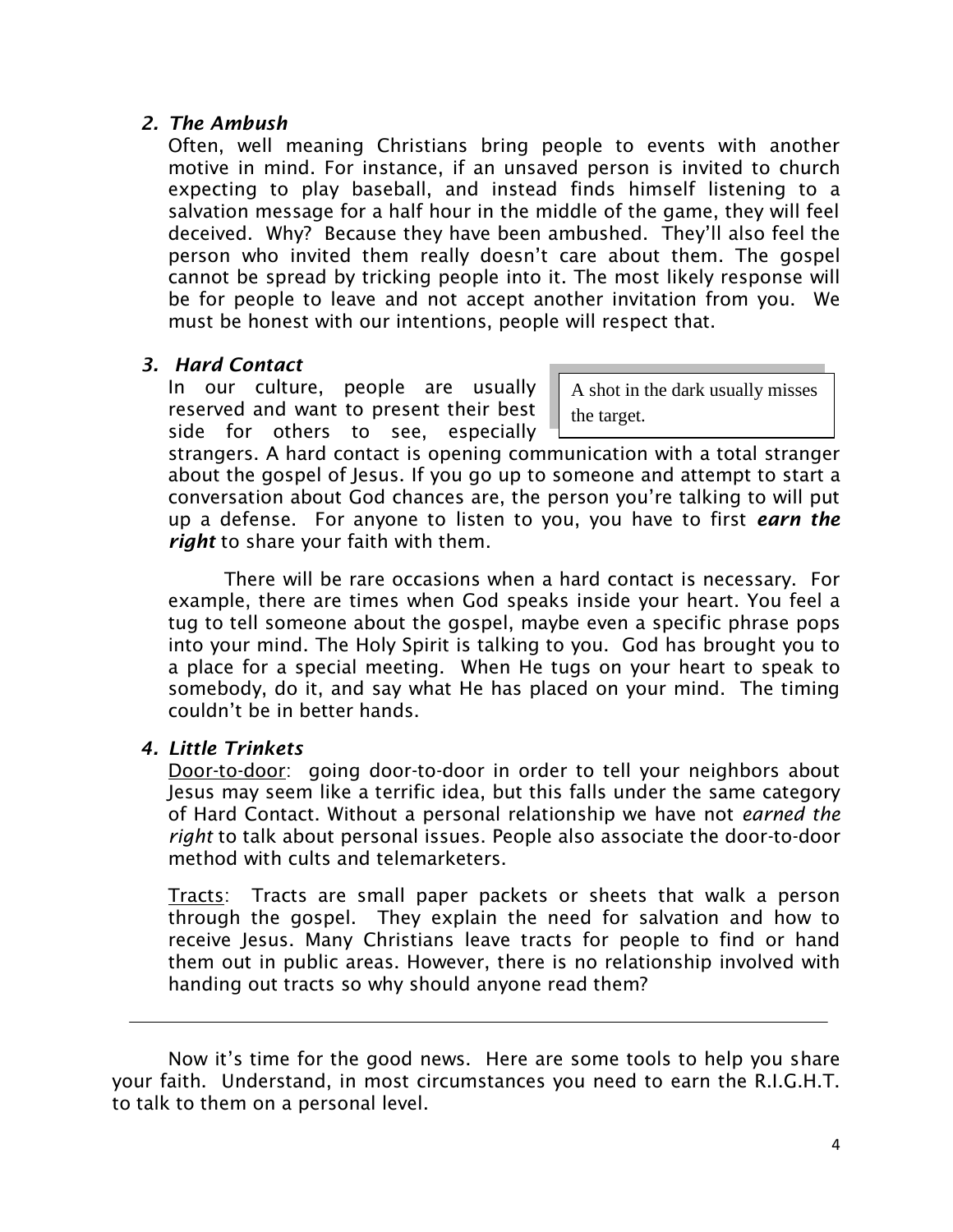**Relationships** are the key to evangelizing in the 21<sup>st</sup> century. The majority of people saved come to know Jesus because of the time and energy somebody put into their life. Within that relationship, your **integrity** is of the upmost importance. If your life looks no different than anybody else's, then when the time comes for you to tell them about Christ, why would there be a reason for them to listen to you? Your testimony as you live out the gospel you believe in will make a huge impact on those around you. Remember though, that having a Christ-like testimony will never make up for opening your mouth.

# Romans 10:17 So faith comes from hearing, and hearing by the word of Christ."

• What responsibility do you have for your friends hearing the word of Christ?

\_\_\_\_\_\_\_\_\_\_\_\_\_\_\_\_\_\_\_\_\_\_\_\_\_\_\_\_\_\_\_\_\_\_\_\_\_\_\_\_\_\_\_\_\_\_\_\_\_\_\_\_\_\_\_\_\_\_\_\_\_\_\_\_\_\_\_\_\_\_\_

**Genuineness** is an important quality. If you aren't genuine in your relationship with somebody, then isn't your investment in their life nothing

|                     | more than a sales pitch? Yes, it is eternally important that                                                                                                                                           |
|---------------------|--------------------------------------------------------------------------------------------------------------------------------------------------------------------------------------------------------|
| Relationship        | people are saved, but keep in mind that Christ died for all<br>because "God so loved the world." When you invest in                                                                                    |
| Integrity           | somebody's life, don't take that lightly. If all you want to do is<br>tell a person the gospel as quickly as possible and then move<br>on, they will take notice and tune you out like a telemarketer. |
| <b>G</b> enuineness | Don't forget to have fun and spend quality time developing the<br>relationship.                                                                                                                        |
| Humility            | When we become Christians, there can be a temptation<br>to begin looking down on others around us, especially those                                                                                    |
| Trust               | who aren't saved. We are not to judge one another, or even the<br>world; that is God's job. We must remember with humility                                                                             |

 $^{\perp}$  where we came from and the sin that we have been saved from. When we tell people the gospel, we can't view them as a second-rate human being. That is no way to have a relationship.

# James 4:6 "God is opposed to the proud but exalts the humble."

• What attitude do you think will better help you in a relationship?

After you've gained the right to talk to somebody about the gospel, having made a true friendship with somebody so that they've seen your testimony, you should have gained their **trust** by this time. If they trust you, they will listen to what you have to say. Even if they reject your offer, they will at least respect you for telling them the most important thing in your life.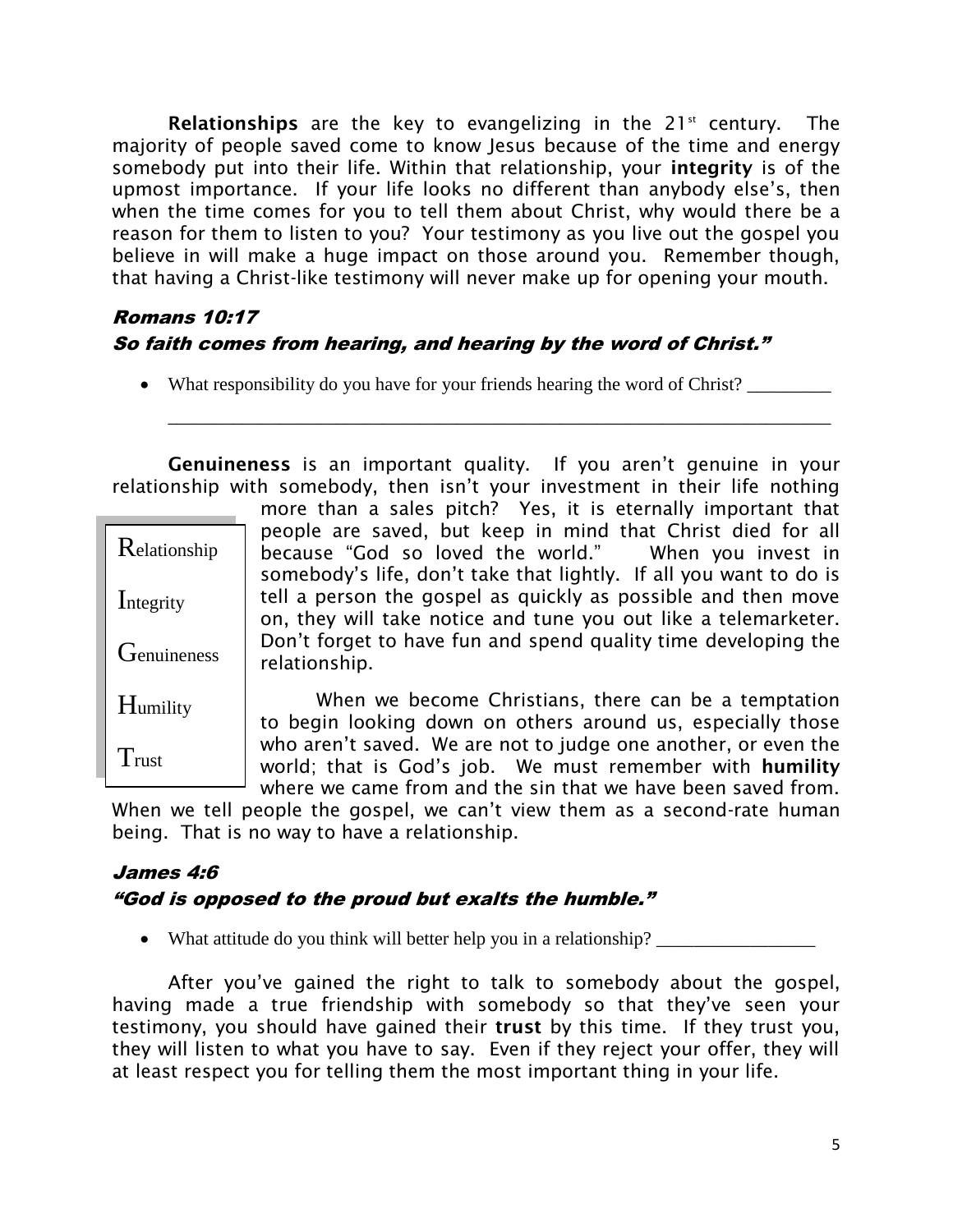There must be a time in your relationship with somebody that you tell them about Christ. The presentation doesn't have to be perfect, but at some point you'll have to be straightforward and tell them the gospel. If you're their friend, the gospel coming from your mouth will make the

Don't expect your pastor or another Christian to share the gospel with your friends. This is *YOUR* job!

biggest impact. A great tool you have is the evangelism packet named *"Questions."*

One of the most effective tools in the sharing of your faith is your personal testimony. Your testimony is your story, your experience with Jesus. It should include what your life was like before you had a relationship with Jesus, then transition into what difference Jesus makes in your life. We have included a testimony of an individual who helped create this discipleship material for you to learn from.

"My life before Christ was limited to Transformers and He-Man action figures. I can't claim that I had a thirst to know God or needed to change the way I lived my life, I was seven. I had been brought up into a moral, God fearing home where my mother laid down spiritual roots for my sister and me to build upon. I remember, one day I went into my mother's room to ask her about heaven and Hell. I was curious about something I had either heard or seen. She was in the bathroom fixing her hair. She sat me down on the tub and explained to me that believing Jesus died for your sins and rose again meant that you could go to heaven and be with Him one day. I believed in Jesus right then and there. I felt that the whole experience was rather simple and that everyone must believe in Jesus since it made so much sense to me.

Since that day I have grown in my knowledge and relationship with Christ. It is this relationship that has kept me from sliding into a life of destruction and pain. Were it not for Christ in my life I would be given over to the lust of my flesh and a useless life spent serving only myself. It is my relationship with Jesus that keeps me living for Him and able to face the challenges that life throws at me. He fills me with joy and purpose, and I consider it a privilege to serve Him."

If you are rejected, don't let the relationship fade. After you've told somebody the greatest truth stick with them, it lets them know that you care for them as a person even to a greater degree. Don't give up, but be patient.

*Your testimony should answer this singular question:* What difference has Jesus made in your life?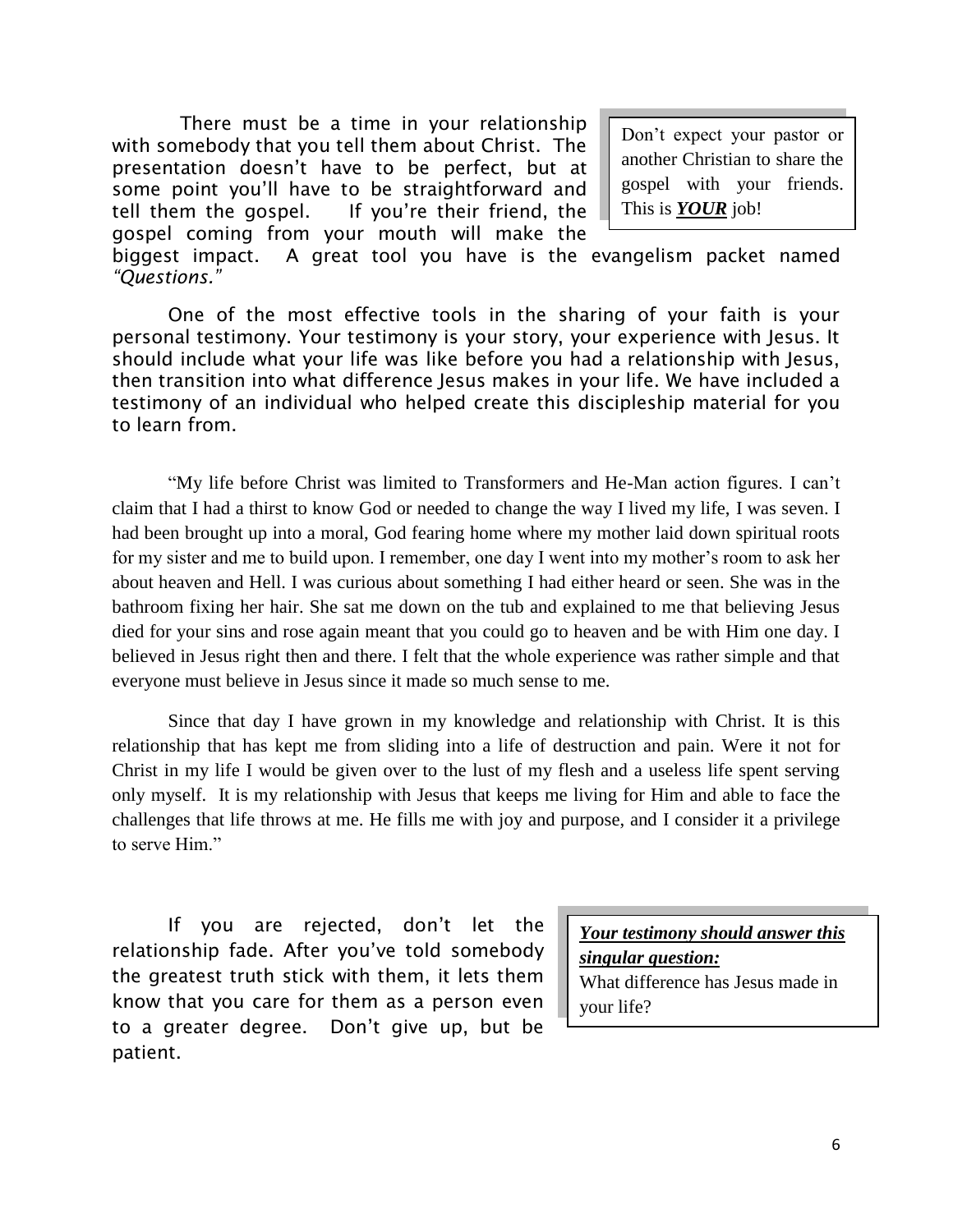If the person does come to know Jesus, here's the challenge: build them up yourself and bring them through this discipleship course. We are told to "build one another up in righteousness." The bible commands that "older men teach the younger men, and the older women to teach the younger women." Spiritually speaking, as somebody who has been a Christian several months now and has gone through this course, you are older and should be disciplining somebody else. Through a friendship, tell somebody the gospel. Shine your light. Let the whole world know that Jesus is Lord.